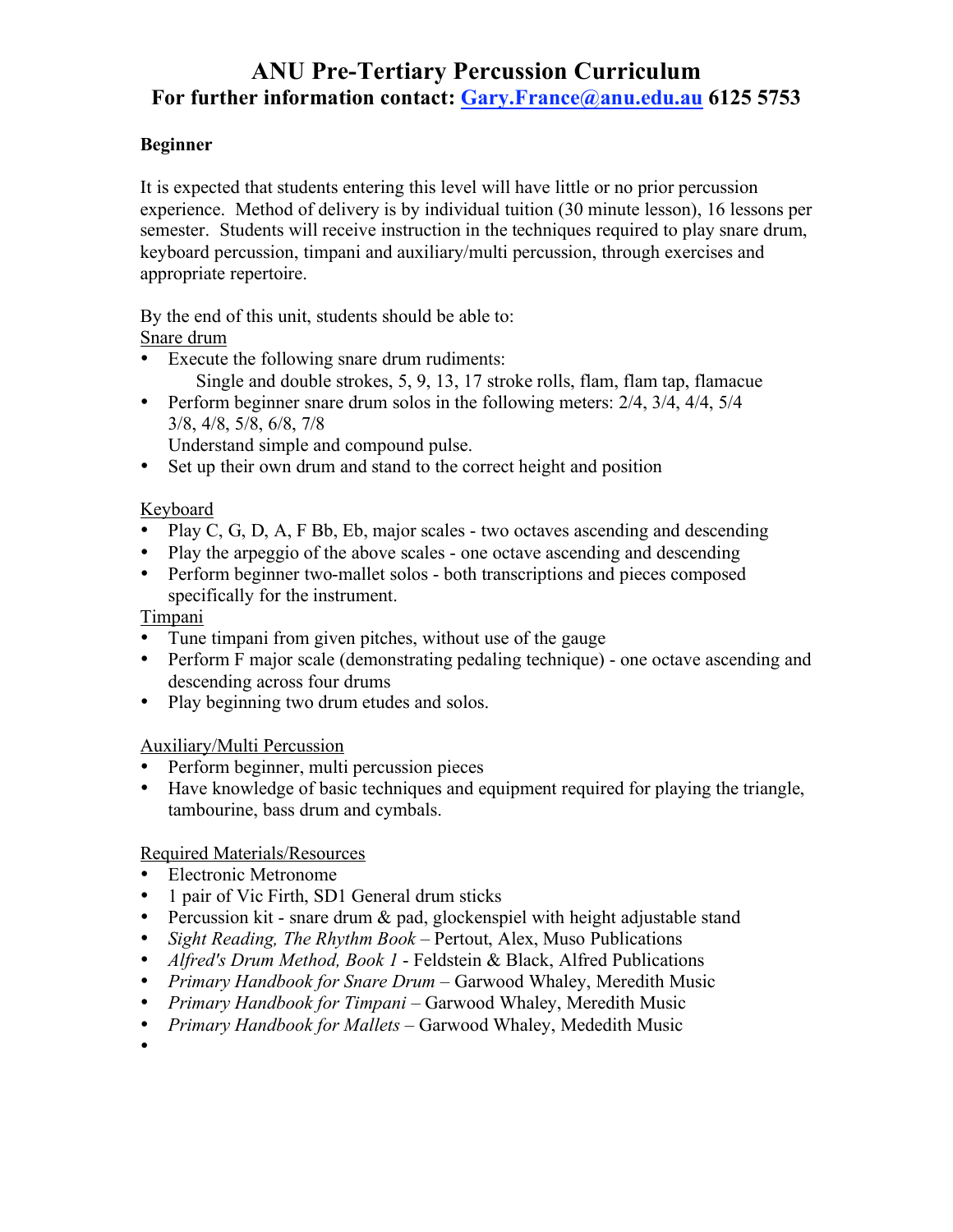## **ANU Pre-Tertiary Percussion Curriculum For further information contact: Gary.France@anu.edu.au 6125 5753 Intermediate**

It is expected that students entering this level will have received prior tuition in percussion. Method of delivery is by individual tuition (30 minute lesson), 16 lessons per semester. Students will receive instruction in the techniques required to play snare drum, keyboard percussion (two and four-mallets), timpani and auxiliary/multi percussion, through exercises and appropriate repertoire.

By the end of this unit, students should be able to:

#### Snare drum

- Perform snare drum rudiments (all beginning rudiments plus Multiple bounce "buzz" rolls, flam paradiddle, Swiss army triplets, Single and Double drags, Single and Double ratamacues) at prescribed tempos.
- Perform intermediate rudimental and orchestral style solos

## Keyboard

- Play all 12 major scales two octaves ascending and descending
- Play the arpeggio of the above scales two octaves ascending and descending
- Perform intermediate two-mallet solos both transcriptions and pieces composed specifically for the instrument
- Perform beginner four-mallet marimba solos

#### Timpani

- Tune timpani from given pitches, without use of the gauge
- Perform F major scale (demonstrating pedaling technique) one octave ascending and descending across four drums
- Perform, two and three drum etudes using rolling, damping and stick-crossing techniques

## Auxiliary/Multi Percussion

- Perform intermediate, multi percussion pieces with limited set-up
- Extend knowledge of techniques and equipment required for playing the triangle, tambourine, bass drum and cymbals in the orchestral percussion section.

## Materials/Resources

- Electronic Metronome
- 1 pair of Vic Firth, SD1 General drum sticks, 1 set (4) marimba Mallets
- Percussion kit snare drum  $\&$  pad, access to 4 octave mallet keyboard instrument
- Tunable drum pad with height adjustable stand
- *Alfred's Drum Method, Book 21* Feldstein & Black, Alfred Publications
- *Primary Handbook for Snare Drum* Garwood Whaley, Meredith Music
- *Primary Handbook for Timpani* Garwood Whaley, Meredith Music
- *Primary Handbook for Mallets* Garwood Whaley, Mededith Music
- *Advanced Percussion Solos* Roy Burns and Sandy Feldstien